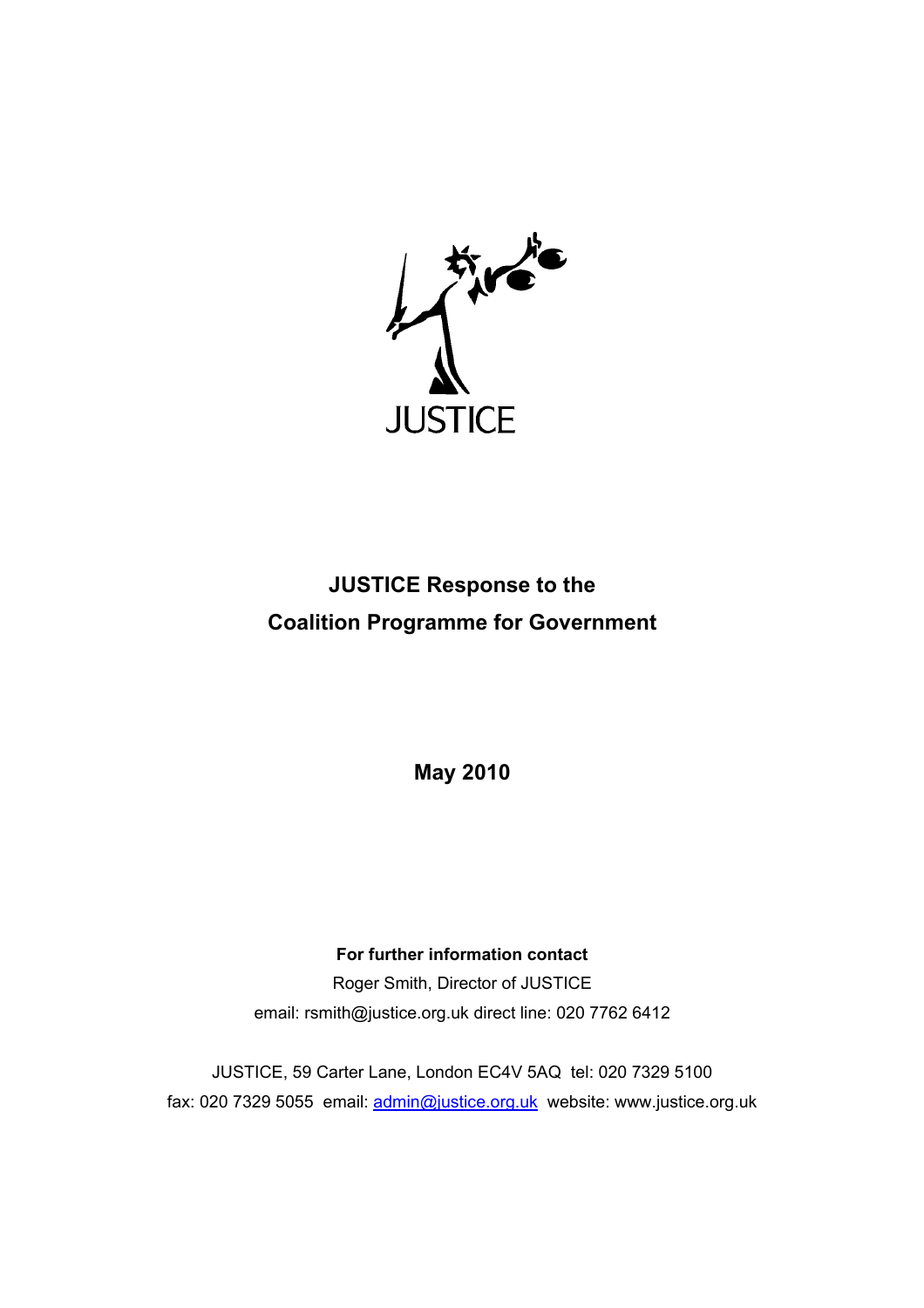## **Introduction**

- 1. Founded in 1957, JUSTICE is a UK-based human rights and law reform organisation. Its mission is to advance access to justice, human rights and the rule of law. It is the British section of the International Commission of Jurists.
- 2. This response analyses the coalition's programme for government in the following areas.
	- Civil liberties
	- Crime and policing
	- Equalities
	- Europe
	- Foreign affairs
	- Government transparency
	- Immigration
	- Justice
	- National security
	- Political Rrform
- 3. This response does not address each individual proposal under the above areas. Instead, it focuses on the key proposals relevant to JUSTICE's main areas of work: human rights, criminal justice, EU justice and home affairs, and the rule of law. There is a general point to be made. Perhaps understandably in the circumstances, many of the proposals are made negatively in the form of repeal of existing legislation. We hope that, as the coalition proceeds, the government will be able to reformulate its policies around positive and comprehensive principles.

# **Civil liberties**

*'We will implement a full programme of measures to reverse the substantial erosion of civil liberties and roll back state intrusion'* 

4. We welcome the coalition government's announcement that it will seek to reverse the erosion of civil liberties. Although the previous government was responsible for a great many positive measures in this area – most notably the Human Rights Act 1998 – it was also responsible for a number of retrograde steps, eg the disproportionate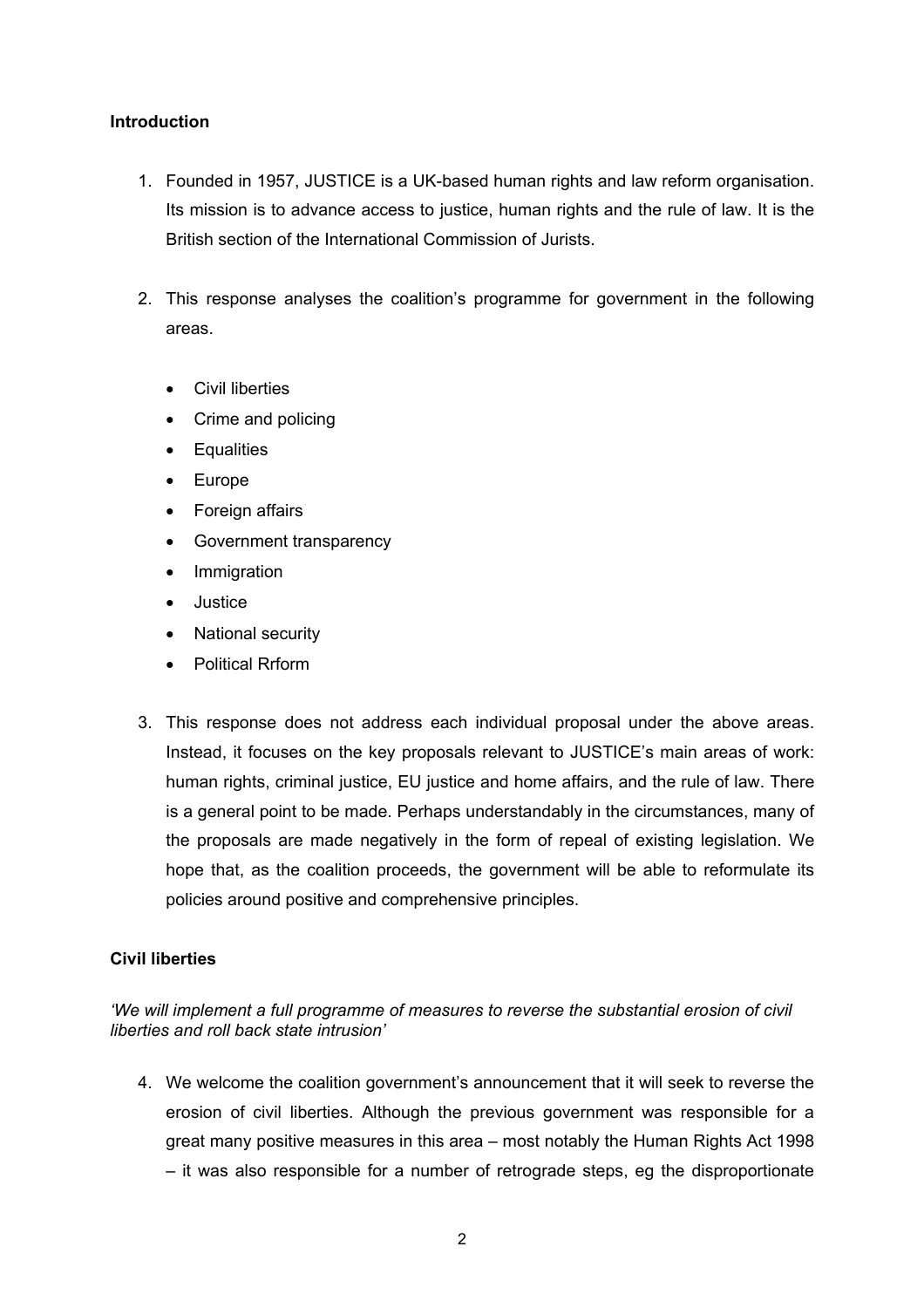retention of DNA, the introduction of ID cards, and limits on the right to trial by jury. It is a salutary reminder that new governments may often begin with good intentions that, over time, become blunted by the experience of governance itself. We hope that the new coalition government will avoid repeating such mistakes.

# *'We will introduce a Freedom Bill'*

- 5. Like the government's commitment to reverse the erosion of civil liberties, the prospect of a 'Freedom Bill' is welcome but lacking in detail. On 25 May, the Queen's Speech to Parliament promised that legislation will be brought forward 'to restore freedoms and civil liberties, through the abolition of Identity Cards and repeal of unnecessary laws'.
- 6. In its various briefings on legislation, reports and responses to government consultations, JUSTICE has frequently recommended that particular provisions should either not be enacted or should be substantially amended. We do not doubt, therefore, that there are a significant number of provisions that could usefully be repealed in the name of better protecting fundamental freedoms. Nonetheless, we also note that many of the most pressing human rights issues in the UK cannot be adequately addressed by removal of the offending provisions alone. Issues such as DNA retention, stop and search and surveillance powers, for example, will require comprehensive overhaul and reform, rather than simple repeal.

# *'We will scrap the ID card scheme, the National Identity register and the ContactPoint database, and halt the next generation of biometric passports'*

7. JUSTICE welcomes the announcement to scrap the ID card scheme and the National Identity register, both of which it opposed in parliamentary briefings. We note that the ContactPoint database is only one of a number of government-run databases introduced in recent years. Rather than debate the merits of particular measures, we recommend that the government undertake a comprehensive review of existing databases, in particular whether they are truly necessary and proportionate. We also recommend establishing a clear set of principles governing the creation of any new government databases.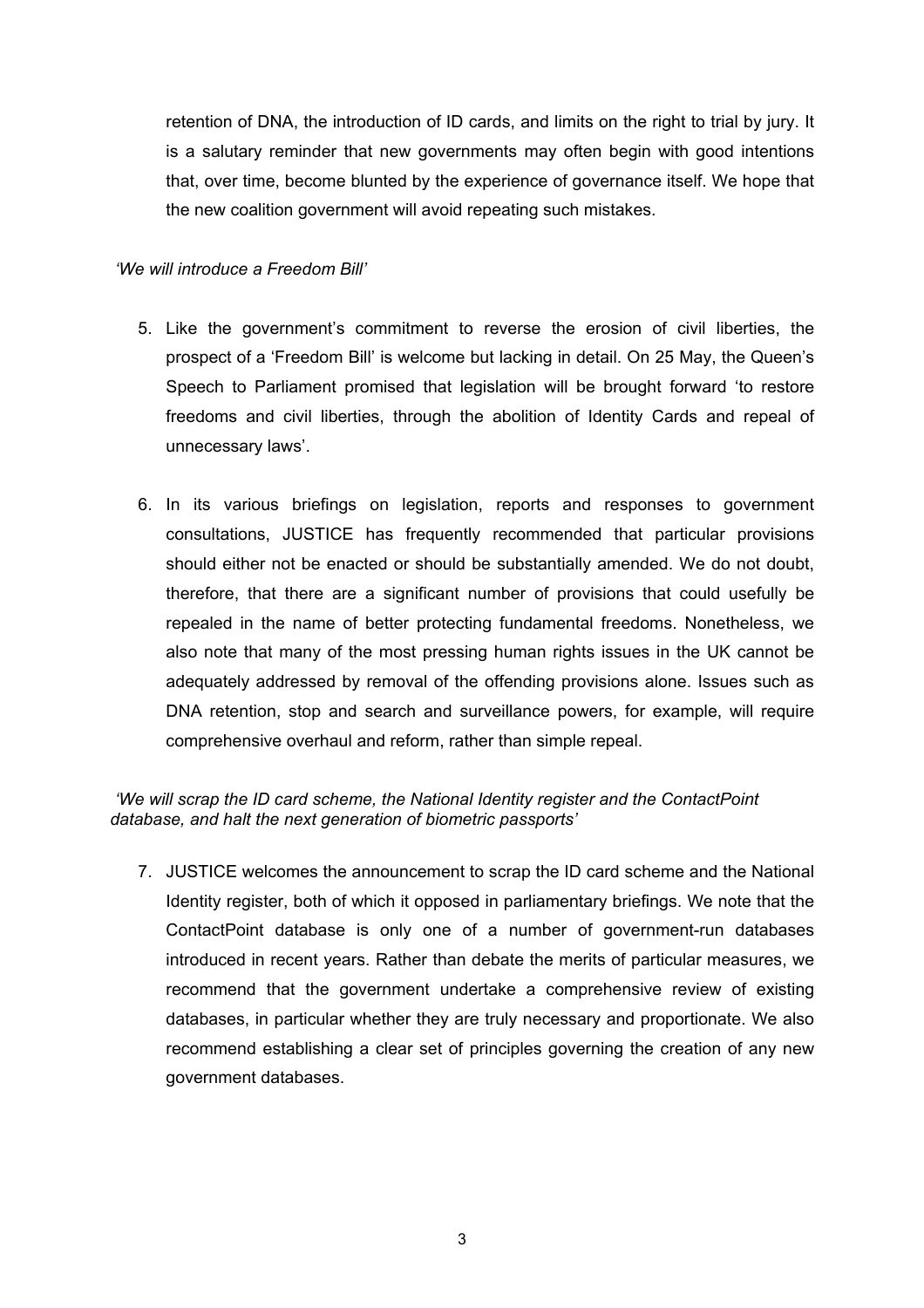*'We will outlaw the finger-printing of children at school without parental permission'* 

8. JUSTICE welcomes the coalition government's commitment on this issue. In March 2007, we wrote to the Liberal Democrat Shadow Spokesman on Schools to express our view that the collection of biometric data by schools for purposes of monitoring attendance and allowing access to meals and libraries was a wholly unnecessary and disproportionate interference with pupils' right to respect for privacy.

*'We will extend the scope of the Freedom of Information Act to provide greater transparency'* 

9. The Freedom of Information Act 2000 was one of the major positive measures of the previous government. We strongly support the new government's commitment to build upon the 2000 Act to extend its scope.

*'We will adopt the protections of the Scottish model for the DNA database'* 

10. JUSTICE recommended the adoption of the Scottish model in its parliamentary briefings on the Crime and Security Bill. This would bar the retention of the DNA of any person arrested or charged but not convicted of a criminal offence (with an exception for the retention of a person's DNA for up to three years in cases of sexual or violent offences). This seems to us a proportionate response to the judgment of the European Court of Human Rights in *S and Marper v United Kingdom* in December 2008. We are therefore heartened to see these proposals taken up by the new coalition government.

# *'We will protect historic freedoms through the defence of trial by jury'*

11. The right of any person charged with a serious criminal offence to a jury of his peers is plainly a fundamental right, and has been recognised as a constitutional right throughout the common law world. On this basis, we opposed the previous government's proposal to restrict trial by jury in cases of serious fraud and as a jurytampering measure, on the basis that both were unnecessary restrictions whose purposes could be better achieved by other measures. We therefore welcome the new government's commitment to protect the right to jury trial in cases involving serious criminal offences.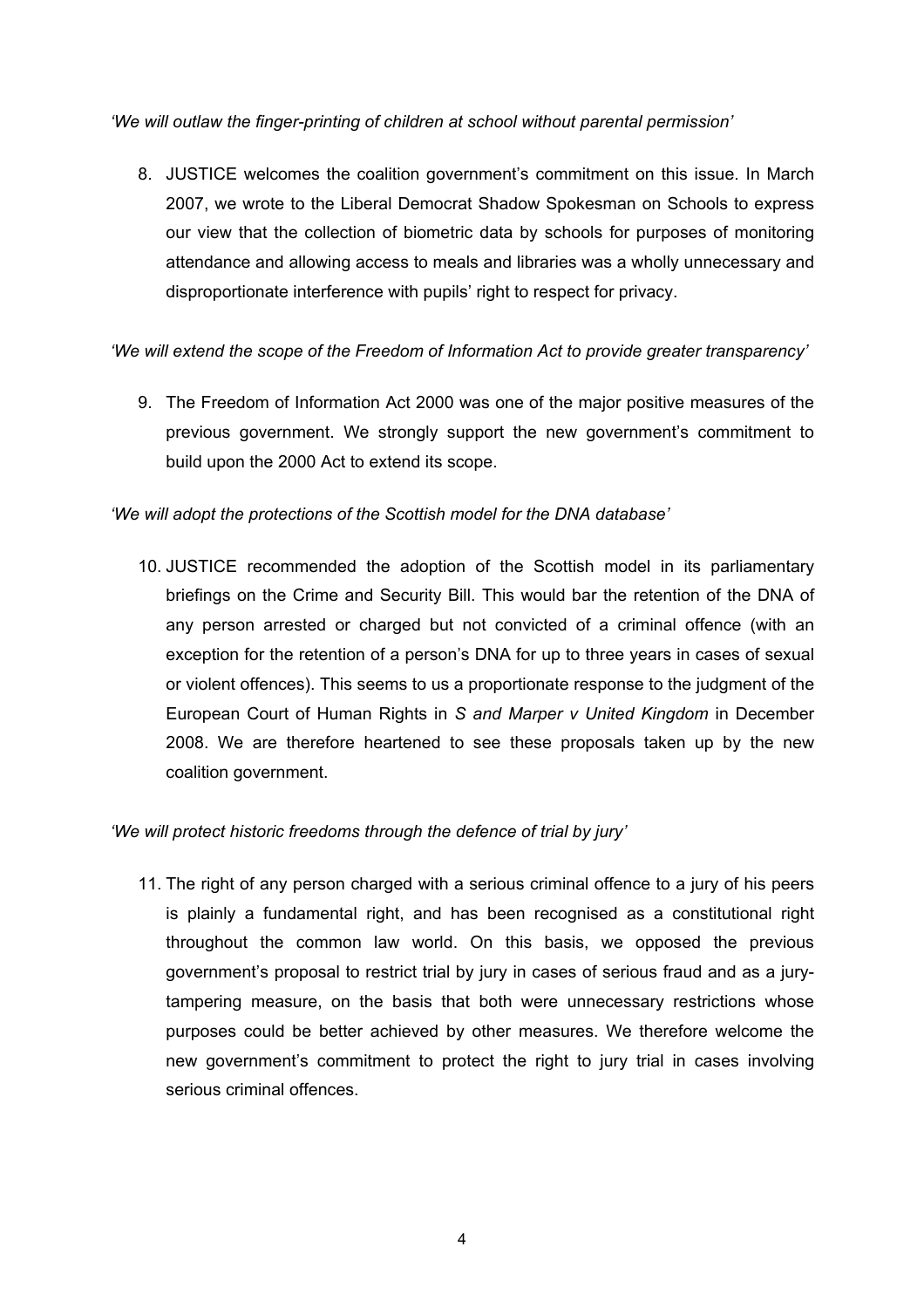*'We will restore rights to non-violent protest'* 

12. JUSTICE opposed the various restrictions on public protest introduced by the Serious Organised Crime and Policing Act 2005, as well as such interferences as the disproportionate use of stop and search powers under section 44 of the Terrorism Act 2000. We also gave oral evidence to the Joint Committee on Human Rights inquiry into Policing and Protest in June 2008. We therefore welcome the coalition government's commitment to restoring the right to peaceful protest, a fundamental right under Article 11 of the European Convention on Human Rights.

# *'We will review libel laws to protect freedom of speech'*

13. JUSTICE fully supports intiatives to reform existing libel laws to safeguard freedom of speech and expression. Most recently, we responded to the Ministry of Justice consultation on the double publication rule. Other key aspects of libel reform that must be pursued including reducing costs and ending conditional fee agreements, ending so-called 'libel tourism', and strengthening the defences of fair comment and public interest.

# *'We will introduce safeguards against the misuse of anti-terrorism legislation'*

14. As detailed below, JUSTICE has long been engaged with the human rights aspects of the UK counter-terrorism legal framework. Although we do not doubt that the UK faces a serious threat from terrorism, it is plain that terrorism legislation is increasingly used against individuals and organisations with no connection to terrorism, such as the use of stop and search powers against protestors, the freezing of the assets of the Icelandic government under the Anti-Terrorism Crime and Security Act 2001, or the interference with photography in public places by police using section 76 of the Counter-Terrorism Act 2008. As with surveillance, this is an issue requiring a comprehensive overhaul of existing legislation and policy, in order to prevent the arbitrary and disproportionate use of terrorism powers by public officials.

# *'We will further regulate CCTV'*

15. The UK has gained the unenviable reputation as a market leader in the field of CCTV, with more CCTV cameras per capita than any country on earth. We have repeatedly criticised the lack of regulation in this area, for instance in our oral evidence to the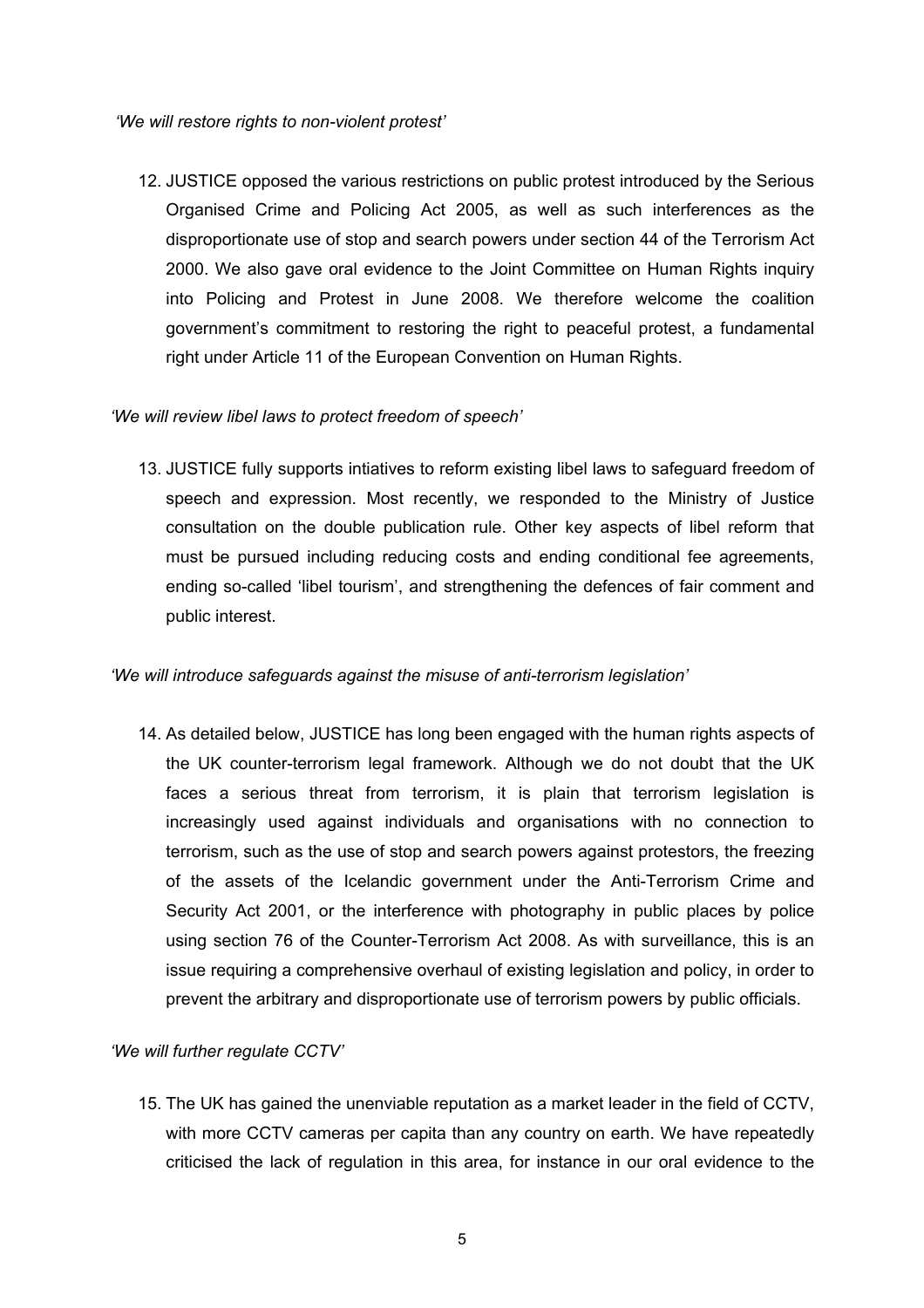House of Commons Home Affairs Committee inquiry on the 'surveillance society' in June 2007, and to the House of Lords Constitution Committee inquiry on Surveillance and Data Collection in February 2008. We welcome the coalition government's promise to regulate CCTV, but note that it is but one aspect of the more general issue of surveillance reform.

 *'We will end the storage of internet and email records without good reason'* 

16. JUSTICE has opposed the increasing trend of government to seek the retention of internet and email records, most recently in the Communications Data Bill published by the previous government. This issue is linked to the scope of the government's surveillance powers under the Regulation of Investigatory Powers Act 2000, as well as the more general trend of increasing government databases.

# *'We will introduce a new mechanism to prevent the proliferation of unnecessary new criminal offences'*

17. In our many briefings on criminal justice and counter-terrorism legislation over the years, JUSTICE has repeatedly counselled against the creation of further criminal offences where existing powers are already more than adequate. Indeed, the proliferation of criminal offences is just part of a broader problem of unnecessary legislation generally, as well as unnecessary emergency or 'fast-track' legislation. (Among other things, we gave oral evidence to the House of Lords Constitution Committee's inquiry into emergency legislation in March 2009). We therefore strongly welcome the coalition government's commitment to govern well by legislating less, and are happy to discuss ways to identify a workable mechanism to prevent further legislation.

*'We will establish a Commission to investigate the creation of a British Bill of Rights that incorporates and builds on all our obligations under the European Convention on Human Rights, ensures that these rights continue to be enshrined in British law, and protects and extends British liberties. We will seek to promote a better understanding of the true scope of these obligations and liberties'* 

18. We await more detail on the terms of reference of this commission. We consider that the Human Rights Act has immeasurably benefited the constitutional framework of the UK and that, after teething problems as its effects became better understood, it has, overall, worked well. The European Convention on Human Rights (ECHR)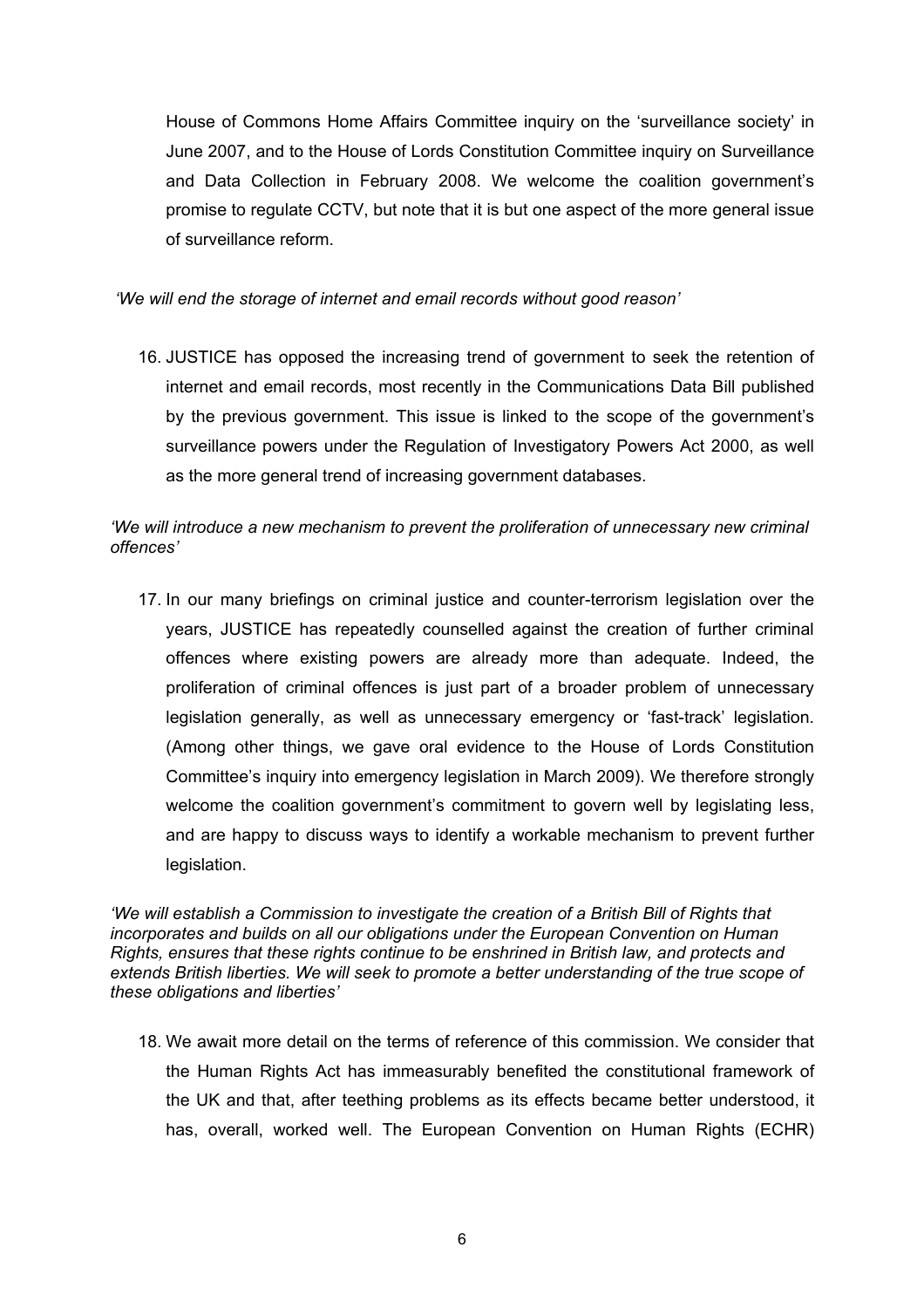provides a principled framework for the protection of civil liberties which should continue to be enshrined in British law.

19. The reference to promotion of a 'better understanding' of the 'true scope of these obligations and liberties' is unclear. It may be a reference to public education, something to be welcomed. It may possibly be a reference to the idea of responsibilities. This would be an unnecessary step in our view.

# **Crime and policing**

*'We will amend the health and safety laws that stand in the way of common sense policing'* 

20. It is unclear which health and safety laws have prevented common sense policing.

*'We will introduce measures to make the police more accountable through oversight by a directly elected individual, who will be subject to strict checks and balances by locally elected representatives'* 

21. We are unconvinced by the arguments for directly elected police commissioners. We are conducting a joint pilot project with the Police Foundation in relation to a wider range of issues about policing and we consider that there should be a comprehensive review of policing powers, organisation and accountability before implementing reform in this area.

*'We will give people greater legal protection to prevent crime and apprehend criminals'* and *'We will ensure that people have the protection that they need when they defend themselves against intruders'* 

22. JUSTICE has consistently opposed proposals to further extend the existing law governing the use of force in self-defence. In our view, the current law strikes a reasonable balance between the interests of suspects and occupiers. We note for instance that in the most recent *cause célèbre* of Munir Hussain in December 2009, self-defence was not even raised as a defence – Mr Hussain's defence was instead that he did not participate in the beating of his would-be kidnappers, which was not accepted by the jury. It would be unwise for the coalition government to legislate in circumstances where there is such significant public misunderstanding of the true state of the law.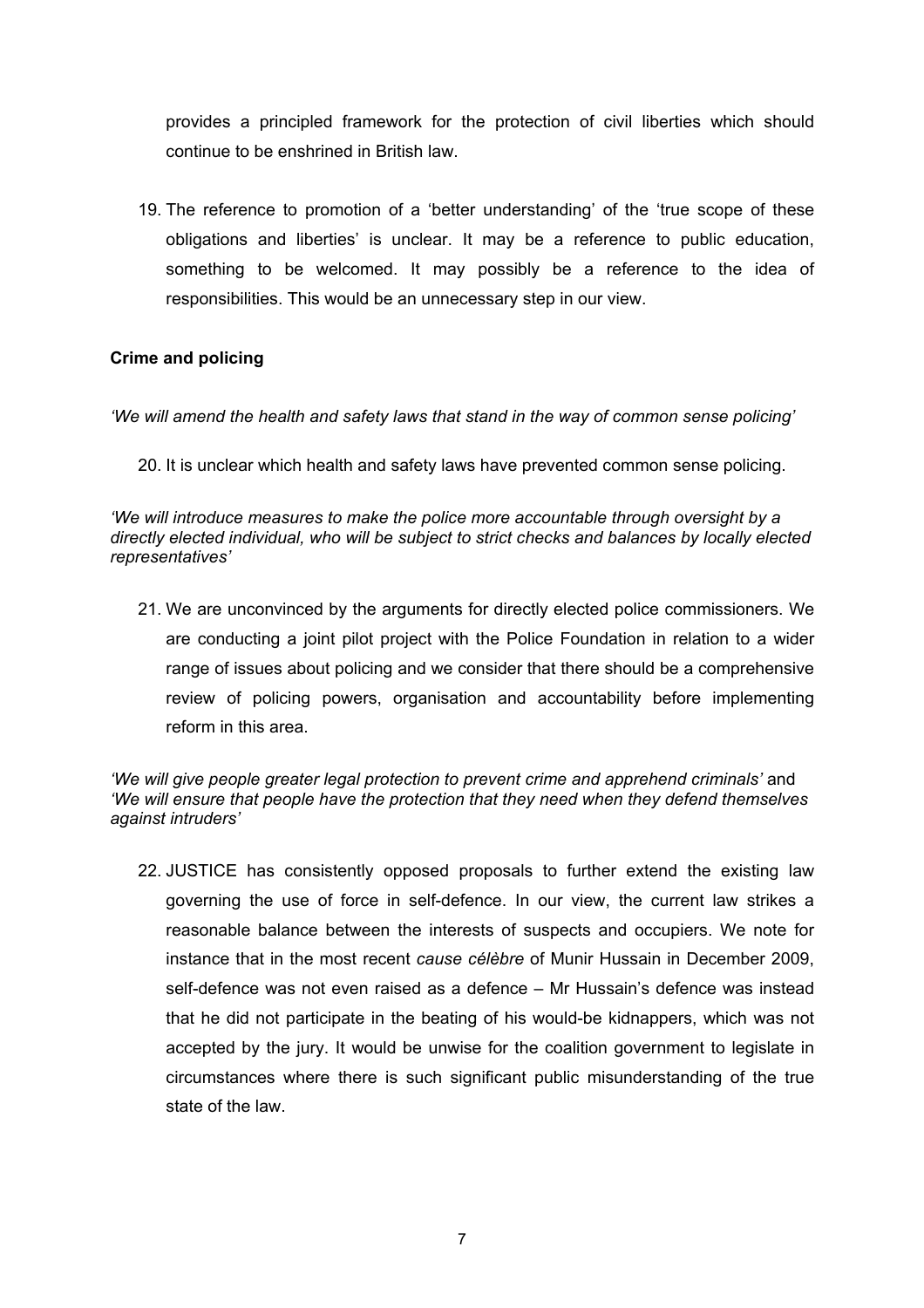*'We will introduce a system of temporary bans on new 'legal highs' while health issues are considered by independent experts. We will not permanently ban a substance without receiving full advice from the Advisory Council on the Misuse of Drugs.'* 

23. We are troubled by the prospect of bans, even temporary ones, being imposed on the use of a lawful substances without the benefit of full advice from independent experts. Without sufficient evidence to show that it is either necessary or proportionate, a ban on the use of a lawful substance would be likely to breach the right to private life under Article 8 ECHR and the right to private property under Article 1 of Protocol 1 ECHR.

# *'We will review the operation of the Extradition Act – and the US/UK extradition treaty – to make sure it is even-handed'*

24. The current US/UK extradition treaty is not even-handed. Specifically, unlike US courts, there is no requirement on UK courts to consider the equivalent of whether there is 'probable cause' for the extradition of a suspect. We therefore welcome the coalition government's commitment to reviewing the treaty and the Extradition Act generally. We would also welcome UK participation in a European review of the European Arrest Warrant. This was created to ensure that serious crime could not be committed with impunity in the EU as a result of escape across borders. Whilst the return of suspected and convicted criminals has increased substantially as a result of the warrant, there is no possibility of preventing the surrender of people to other countries in connection with very minor offences. Such surrender disproportionately affects established work and family life in this country. Furthermore, our courts consistently assume that the rights of suspects will properly be protected on their return. We consider that suspects should have a lawyer in each country concerned and other minimum procedural safeguards in order to properly defend their surrender.

# **Equalities**

# *'We will promote equal pay and take a range of measures to end discrimination in the workplace'*

25. JUSTICE has for many years argued for improved equality and non-discrimination legislation, most recently for the Equality Act 2010, on the basis that equality is a fundamental human right. Equal pay is an important aspect of the right to equality, and we welcome the government's intention to promote this, but equal pay is not the only aspect that should be promoted. We also welcome the coalition government's commitment to end discrimination in the context of employment, but hope that it will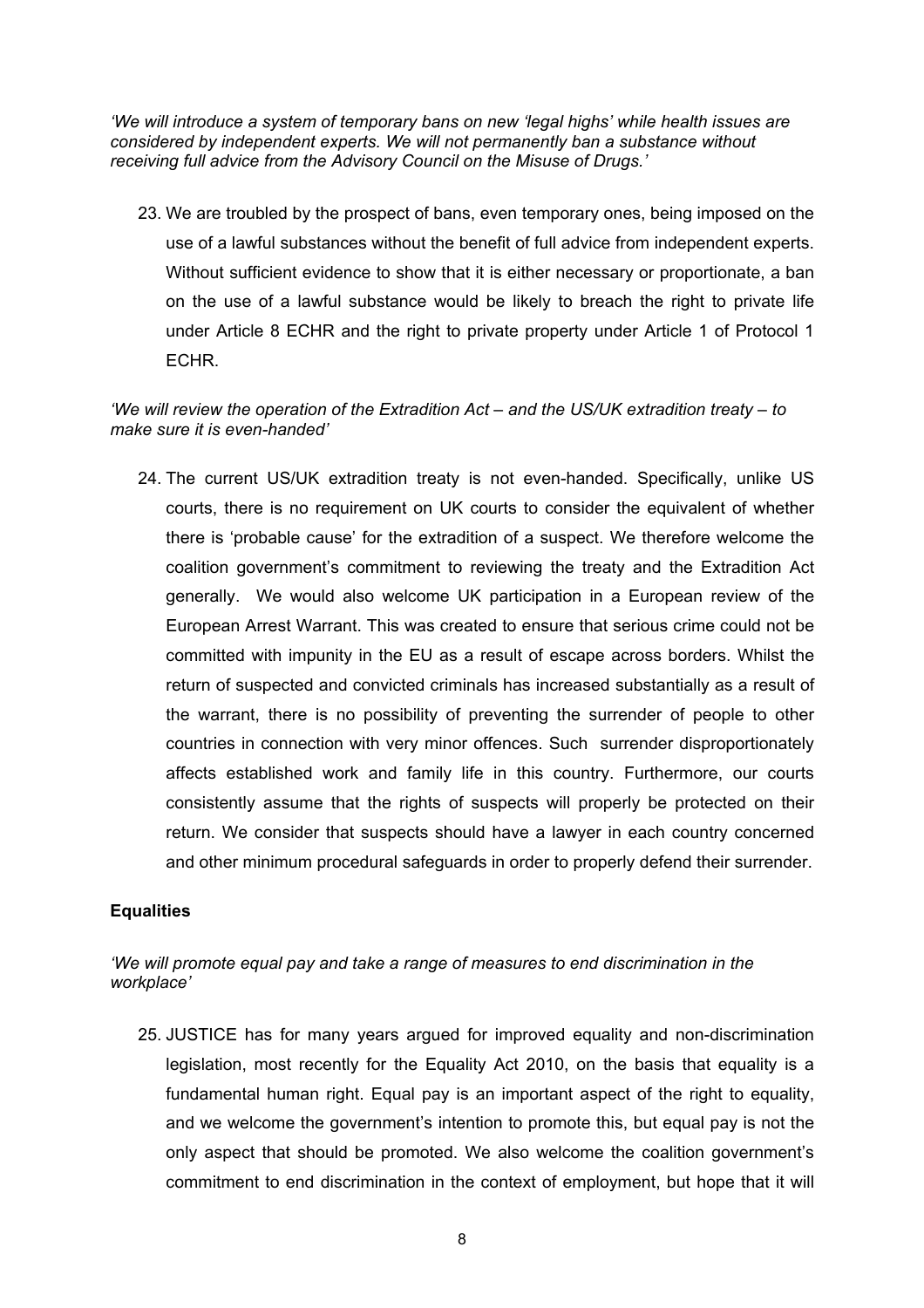match this with a similar commitment to end discrimination in other areas, e.g. the provision of goods and services.

# *'We will stop the deportation of asylum seekers who have had to leave particular countries because their sexual orientation or gender identification puts them at proven risk of imprisonment, torture or execution'*

26. We welcome the government's promise to halt deportations in this area. It is wellestablished that, whether or not an asylum seeker is entitled to the protection of the Refugee Convention, no person should be deported to a country where they face a real risk of torture, inhuman or degrading treatment contrary to Article 3 ECHR. In addition, it is also well-established that no person should be deported to a country where it would give rise to a flagrant breach of another of their Convention rights, eg the right to private life under Article 8 ECHR. We note that the judgment of the Court of Appeal in *HJ (Iran) and HT (Cameroon) v Secretary of State for the Home Department* [2009] EWCA Civ 172, requiring 'discretion' on the part of gay and lesbian asylum seekers if returned, is currently under appeal to the UK Supreme Court. In the event that the appeal is dismissed, we trust that the government will nonetheless implement a policy of non-return in such circumstances.

*'We will use our relationships with other countries to push for unequivocal support for gay rights and for UK civil partnerships to be recognised internationally'* 

27. We welcome the government's commitment in this area.

# **Europe**

*'We will ensure that there is no further transfer of sovereignty or powers over the course of the next Parliament. We will examine the balance of the EU's existing competences and will, in particular, work to limit the application of the Working Time Directive in the United Kingdom'* 

28. The Lisbon Treaty is unlikely to be followed over the course of the next Parliament by another power changing instrument. Laws are however adopted each month in Europe across a wide range of disciplines which may require a change to practice and procedure in the UK. Every law requires the domestic parliaments in each EU member state to confirm that they are content for the matter to be dealt with at EU level ('the subsidiarity principle'). We consider it essential that this proposed provision is targeted only at significant transfers of sovereignty and not minor readjustments.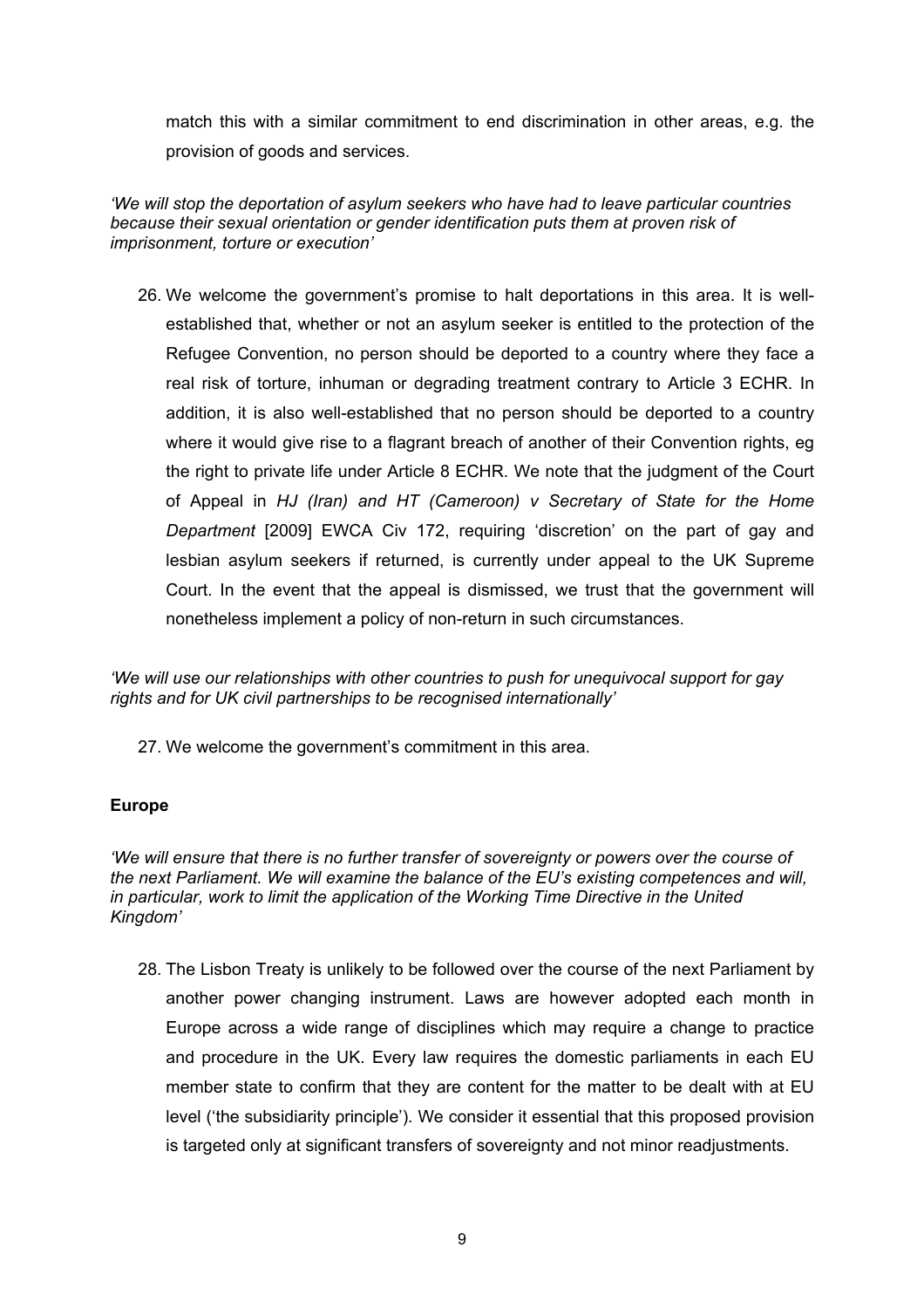*'We will amend the 1972 European Communities Act so that any proposed future treaty that transferred areas of power, or competences, would be subject to a referendum on that treaty – a 'referendum lock'. We will amend the 1972 European Communities Act so that the use of any passerelle would require primary legislation'* 

29. If a referendum is to take place on a new treaty it is imperative that information about the changes proposed is clear, impartial and widely available so that the decision voters take is properly informed.

# *'We will examine the case for a United Kingdom Sovereignty Bill to make it clear that ultimate authority remains with Parliament'*

30. In our view, there is no sensible case for a UK Sovereignty Bill. The principle of parliamentary sovereignty is well-understood as a fundamental principle of the UK's common law constitution. Not only would it be utterly unnecessary to legislate to make this clear, but it may even have the unintentional effect of weakening the existing common law principle (eg by putting it in statutory form, rendering it liable to subsequent repeal). We strongly recommend against legislation in this area.

# *'We will press for the European Parliament to have only one seat, in Brussels'*

31. Considerable funds appear to be expended on having plenary sessions of the European Parliament in Strasbourg and committee and daily activities in Brussels. We agree that the UK should work within the EU to have one location for the Parliament. It will be crucial to build consensus on this reform.

*'We will approach forthcoming legislation in the area of criminal justice on a case-by-case basis, with a view to maximising our country's security, protecting Britain's civil liberties and preserving the integrity of our criminal justice system. Britain will not participate in the establishment of any European Public Prosecutor'.* 

32. We welcome the indication that the UK will continue to engage in the area of criminal justice, given the inevitable criminal activity generated by freedom of movement of people throughout the EU. It is crucial that the UK maintains its leading position in this area, to ensure that standards of policing and safeguarding suspects and victims of crime meet those within the UK. We consider it too early to reject the proposed role of a European public prosecutor in principle, since no detail as to the extent of its role has been decided. The UK would be sensible to engage in the consultation process about the use of this position, given that the current directors of Europol and Eurojust and the outgoing director general of justice, freedom and security in the European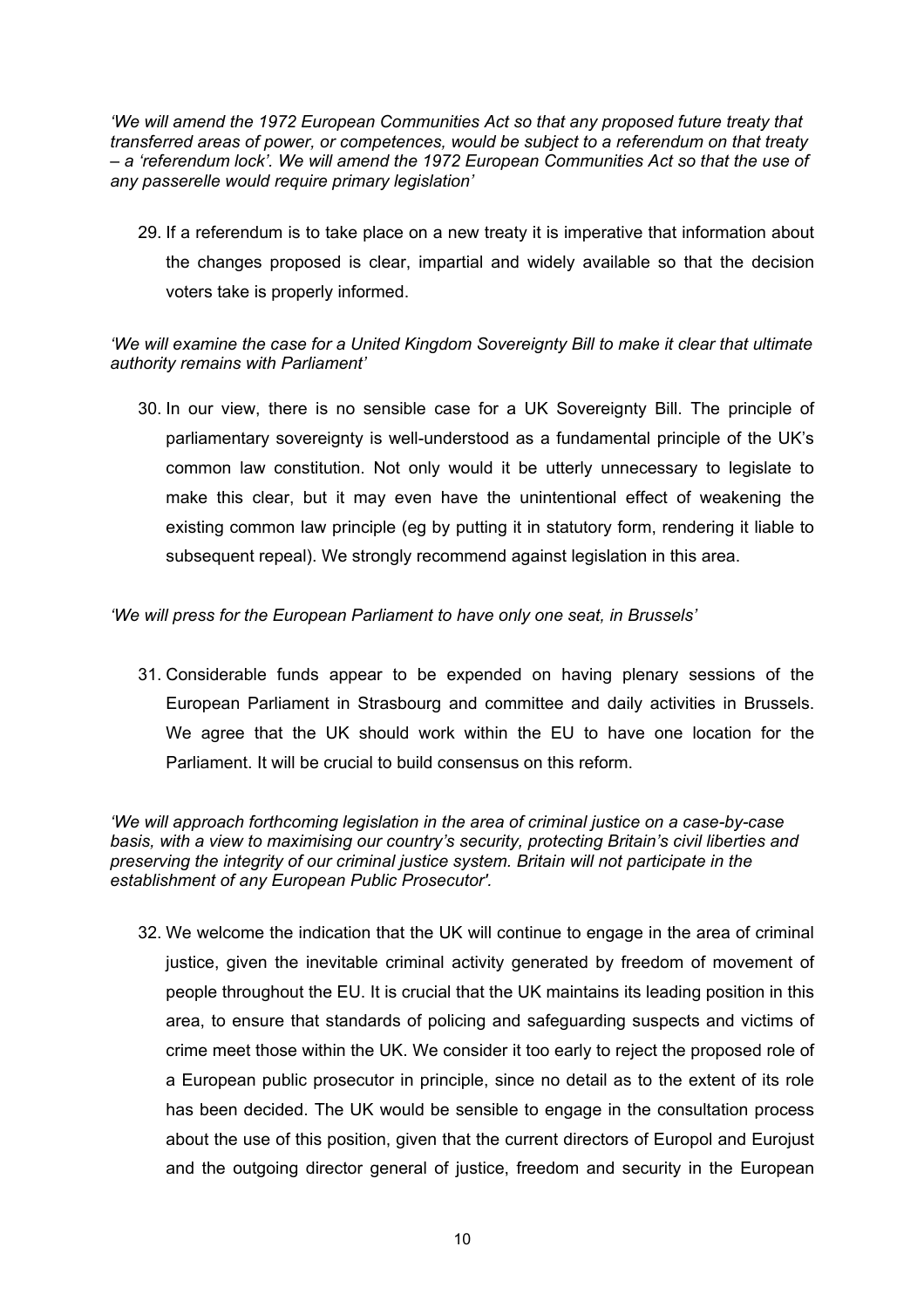Commission are British, and there may be a benefit to the UK in having a crossborder prosecutor for financial crime in the EU institutions.

# **Foreign affairs**

#### *'We will never condone the use of torture'*

- 33. The prohibition against the use of torture is a fundamental principle of both common law and international human rights and humanitarian law. Despite this, JUSTICE has been gravely concerned at the previous government's apparent willingness to turn a blind eye to the use of torture by its allies as part of the US-led 'war on terror', whether by allowing rendition flights through UK airports, receiving material from third countries obtained using torture, or even alleged complicity in interogations involving torture abroad. We gave evidence to the UN Committee against Torture concerning these issues in October 2004 and oral evidence to the EU Parliament's Temporary Committee on alleged CIA transportation and illegal detention of prisoners in October 2006. We intervened before the House of Lords in *A and others v Secretary of State for the Home Department* (No 2) [2005] to argue against the use of evidence obtained by torture, and we intervened before the Court of Appeal in *R (Binyam Mohamed) v Secretary of State for Foreign and Commonwealth Affairs* [2010] EWCA Civ 65 in February 2010 to argue for the disclosure of material indicating UK complicity in torture abroad.
- 34. In this context, we very much welcome the new coalition government's promise to never condone the use of torture. In light of the previous government's protestations to the same effect, however, we would note that promises alone are not enough. In light of mounting evidence suggesting complicity of UK officials in the use of torture abroad, nothing less than an independent public inquiry is needed to fully investigate the various allegations that have been made. This inquiry should look at, among other things, the guidance provided to members of the intelligence services, the degree of involvement of the government departments responsible for the services, and the adequacy of the existing oversight arrangements (including the role of the Intelligence and Security Committee). The statement of the Foreign Secretary William Hague MP on 20 May that a judicial inquiry will be held on the issue is an important first step in this direction.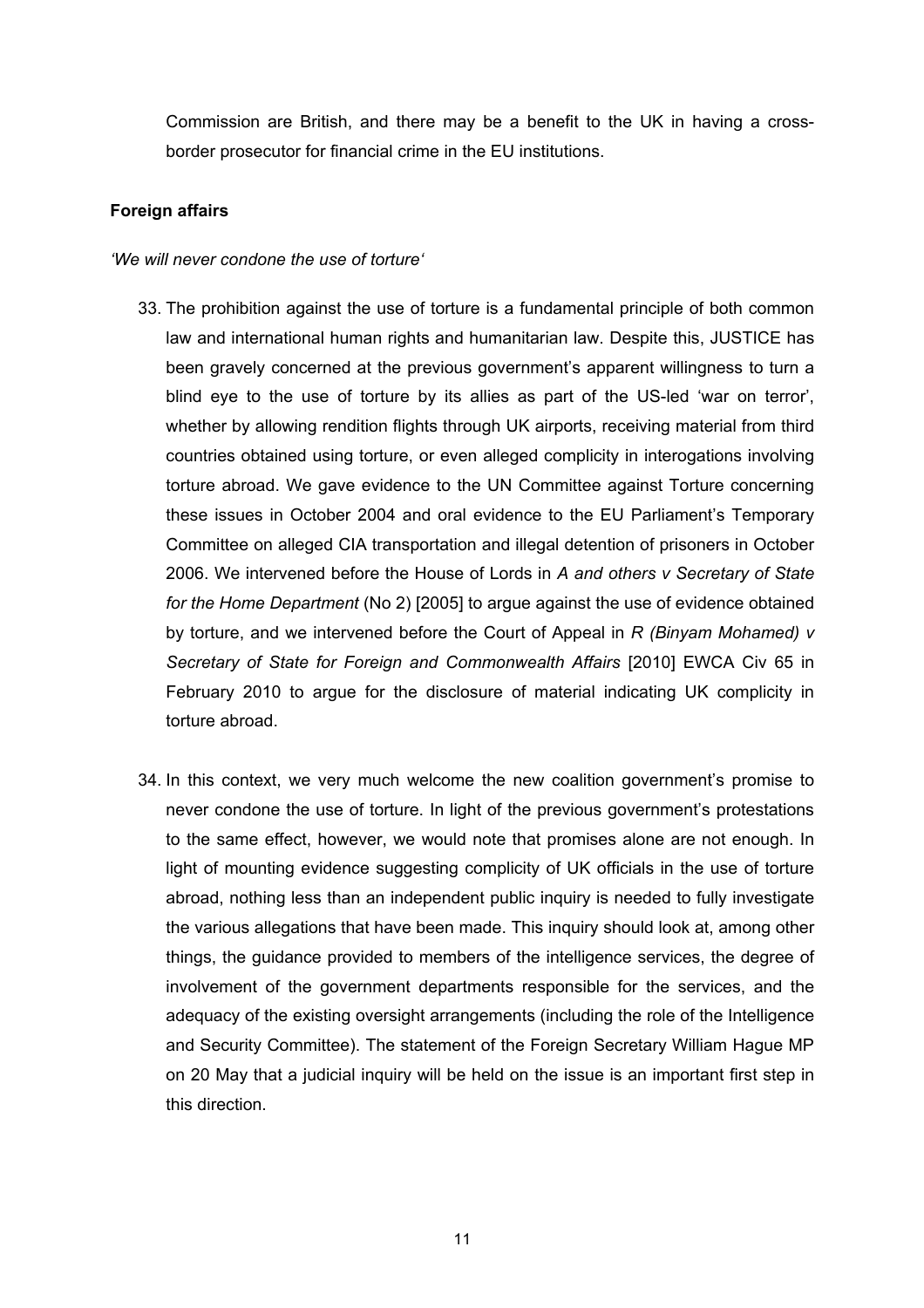## **Government transparency**

# *'We will create a new 'right to data' so that government-held datasets can be requested and used by the public, and then published on a regular basis'*

35. JUSTICE welcomes this intiative. The right to access government data is an important complement to the principles of freedom of information, and the right to receive and impart information under Article 10 ECHR. More generally, it promotes democratic transparency and accountability, and more effective public policy.

# **Immigration**

*'We will introduce an annual limit on the number of non-EU economic migrants admitted into the UK to live and work. We will consider jointly the mechanism for implementing the limit'* 

36. JUSTICE opposes the introduction of an annual limit for non-EU migrants, not least because it is likely to lead to significant injustice where existing citizens and residents seek to bring family members from abroad. The right to family life is protected under Article 8 ECHR, and existing mechanisms for the reunification of families should not be impaired by the imposition of an annual cap, which is certain to result in arbitrary refusals.

# *'We will end the detention of children for immigration purposes'*

37. We strongly support the government's commitment to end the detention of children in this area. This should be accompanied by a comprehensive review of the use of immigration detention in general. In 2001, JUSTICE intervened in *Secretary of State for the Home Department ex parte Saadi* [2001] EWCA Civ 1512 to argue that detention should only be allowed where it is strictly necessary to do so, and must never be used purely for the sake of administrative convenience. Notwithstanding the previous government's claim to only use detention proportionately, the use of immigration detention has grown dramatically since the policy of so-called 'fast-track' detention was introduced in the late 1990s.

# *'We support E-borders and will reintroduce exit checks'*

38. We question the need for the reintroduction of exit checks. Although the Liberal Democrats have said that exit checks would help with a more accurate assessment of the number of people in the UK, we do not think they are - by themselves - likely to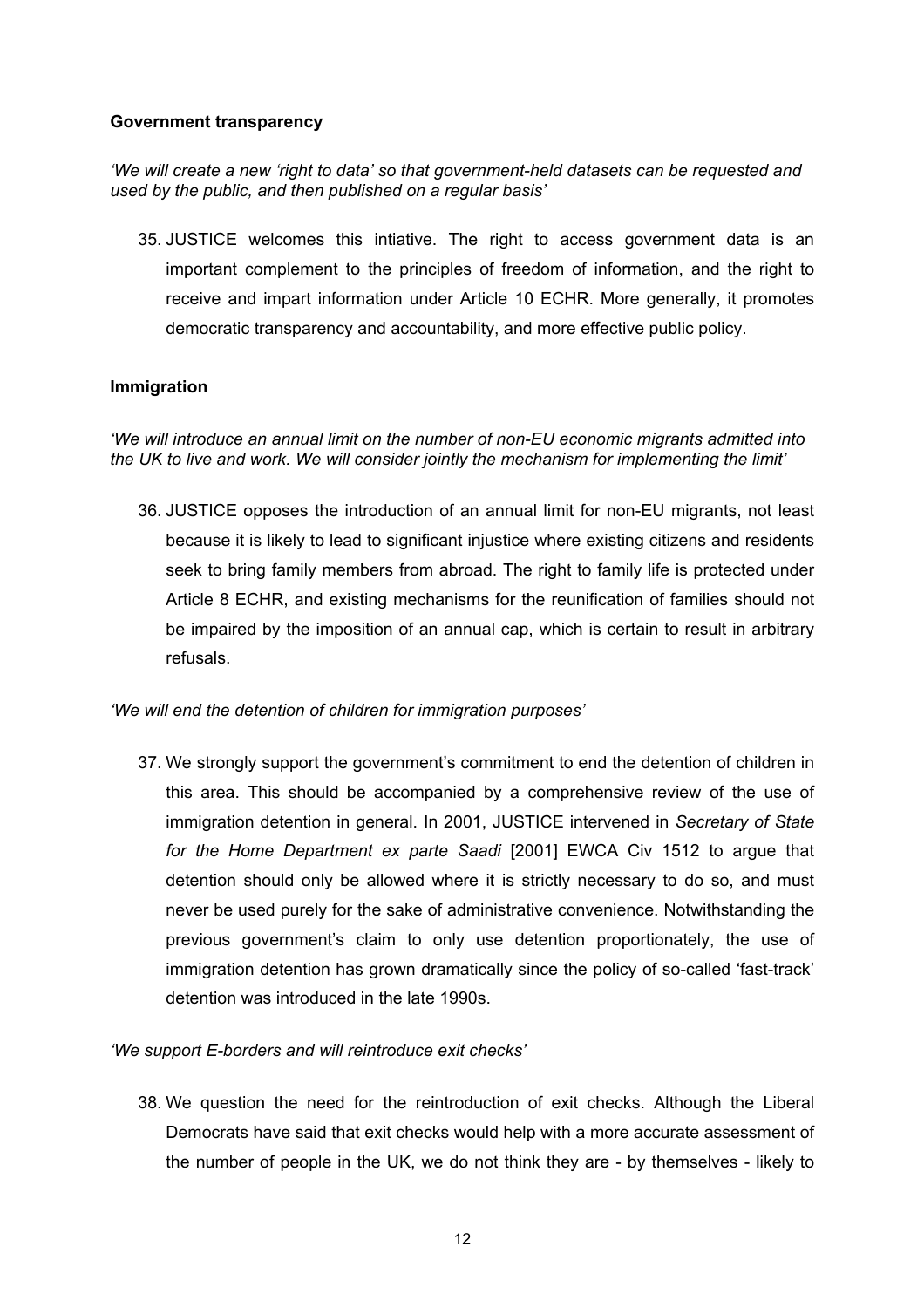lead to significant improvements in accuracy. Moreover, any benefits in this area are likely to be outweighed by the considerable inconvenience they give rise to, not to mention interference with freedom of movement.

# *'We will introduce new measures to minimise abuse of the immigration system, for example via student routes, and will tackle human trafficking as a priority'*

- 39. We welcome the government's commitment to tackle human trafficking. JUSTICE is one of a number of organisations that had urged the previous government to sign and ratify the Council of Europe Convention on Action against Trafficking in Human Beings, and we submitted written evidence to the Joint Committee on Human Rights inquiry on the issue in January 2006.
- 40. We are much more doubtful at the prospect of 'new measures to minimise abuse of the immigration system'. It seems much more uncertain and much will depend on the details of the measures, including whether they are strictly necessary and proportionate. In the context of student visas, for instance, we note that there have been numerous 'crackdowns' in the past on so-called 'bogus colleges', and that students are now subject to ever-increasing restrictions – most recently under the Borders, Citizenship and Immigration Act 2009. We therefore question the need for new measures in this area, especially in light of the wealth of existing regulation.

# *'We will explore new ways to improve the current asylum system to speed up the processing of applications'*

41. We agree that the processing of asylum applications leaves much to be desired, and that delays can give rise to considerable hardship and injustice. However, delay in processing applications is but one of a number of flaws in the current system, the most problematic of which is the *quality* of the decision-making process. As JUSTICE has made clear in numerous submissions on immigration legislation, most recently in relation to the Borders, Citizenship and Immigration Act 2009 and the draft Immigration and Citizenship Bill in 2008, poor quality decision-making at first instance is an endemic problem, giving rise to considerable pressure on the appeals process. This problem was made worse by the previous government's repeated attempts to limit the appeal rights of applicants. In our view, the most effective way to reduce the overall waiting time in processing asylum applications would be to ensure that the decisions made at first instance are made by properly qualified staff who, among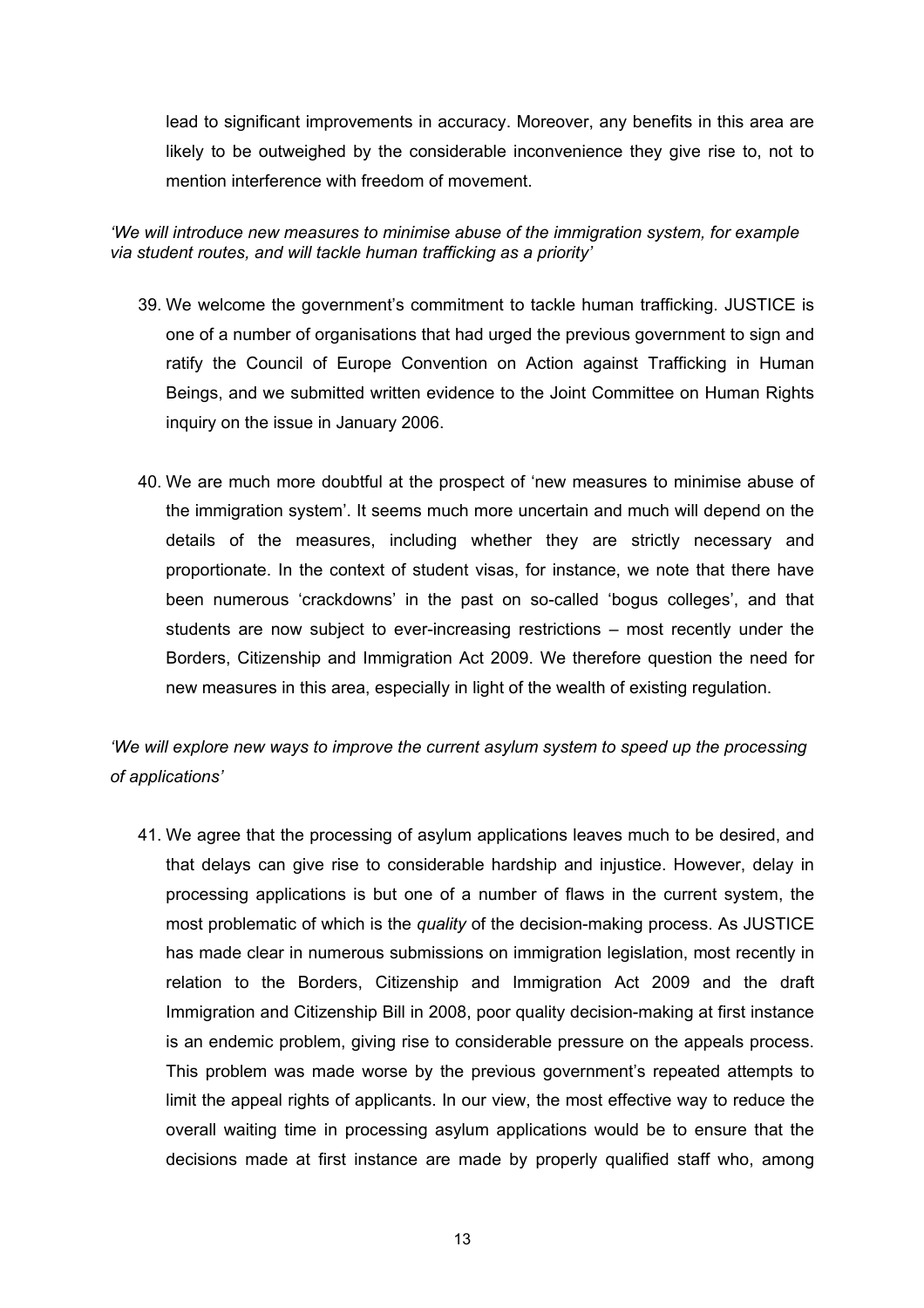others things, have a good understanding of the UK's obligations under the Refugee Convention and the European Convention on Human Rights. More accurate decisions at first instance would, in turn, reduce the need for appeals and delays.

#### **Justice**

*'The Government believes that more needs to be done to ensure fairness in the justice system. This means introducing more effective sentencing policies, as well as overhauling the system of rehabilitation to reduce reoffending and provide greater support and protection for the victims of crime'* 

42. There is a major need to reduce the inappropriate use of prison. There should be renewed interest in techniques like those related to 'restorative justice' in dealing with offenders.

*'We will introduce a 'rehabilitation revolution' that will pay independent providers to reduce reoffending, paid for by the savings this new approach will generate within the criminal justice system'* 

43. An overly mechanistic approach to the reduction of offending may not be helpful: it might, after all, be most effective simply to pay offenders not to re-offend. Attention, in any event, should be given to rehabilitation both within and outside prison.

*'We will conduct a full review of sentencing policy to ensure that it is effective in deterring crime, protecting the public, punishing offenders and cutting reoffending. In particular, we will ensure that sentencing for drug use helps offenders come off drugs'* and *'We will explore alternative forms of secure, treatment-based accommodation for mentally ill and drugs offenders'* 

44. The current statutory purposes of sentencing are set out in s142 Criminal Justice Act 2003. They include the 'reform and rehabilitiaton of offenders'. The omission of this aim seems regrettable and it should be added to the terms of reference of the review.

*'We will implement the Prisoners' Earnings Act 1996 to allow deductions from the earnings of prisoners in properly paid work to be paid into the Victims' Fund'* 

45. We support this proposal subject to a sufficiently high figure of prescribed earnings that a prisoner may keep.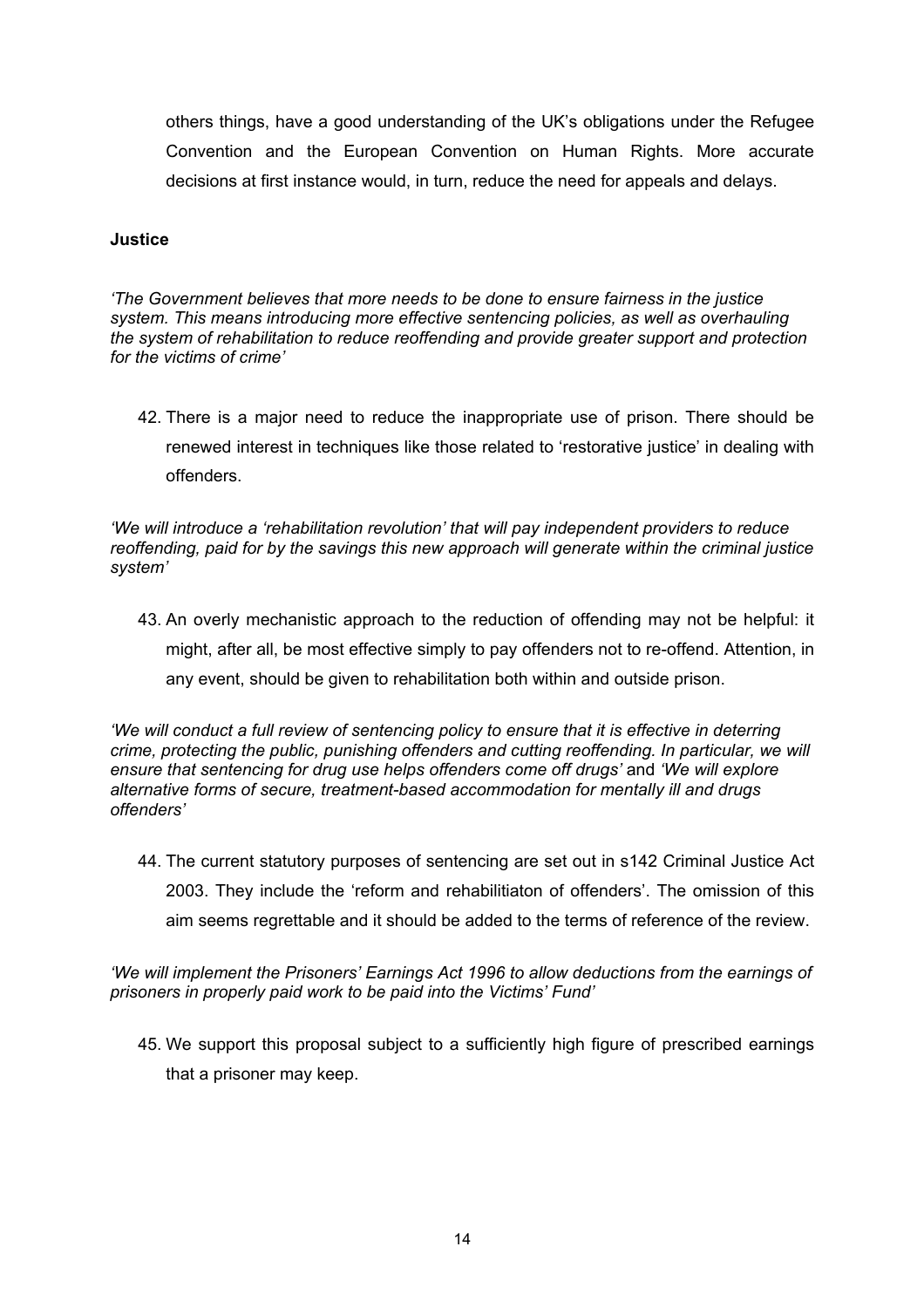*'We will carry out a fundamental review of Legal Aid to make it work more efficiently'* 

46. The Labour government undertook a 'fundamental review' of legal aid that reported in 2004 but it was never published. This was one of at least six reviews since 1997. Legal aid needs a clear statement of purpose and a credible strategy for meeting its budget. It is vital that 'poverty law' services are maintained even if resources are scarce and a dedicated poverty law service could be fashioned out of elements of the rather looser concept of a Community Legal Service which has struggled to be coherent.

*'We will change the law so that historical convictions for consensual gay sex with over16s will be treated as spent and will not show up on criminal records checks'* 

47. We welcome this reform

*'We will extend anonymity in rape cases to defendants'* 

48. We oppose this reform. It is generally acknowledged that women report very few cases of rape. A false accusation may lead to injustice but it allows open reporting of the case. Indeed, this can encourage women to report cases. There is no evidence that more false allegations of rape are made than of other crimes. It also is not unreasonable to expect the general public to understand the difference between an allegation and a conviction, not to mention the presumption of innocence in general. Introducing anonymity of suspects would, in our view, only tend to undermine the importance of the presumption.

*'We will introduce effective measures to tackle anti-social behaviour and low-level crime, including forms of restorative justice such as Neighbourhood Justice Panels'* 

49. We support greater use of restorative justice measures.

# **National security**

*'We will urgently review control orders, as part of a wider review of counter-terrorist legislation, measures and programmes.* 

50. JUSTICE has long opposed the use of control orders under the Prevention of Terrorism Act 2005 on the basis that they are unnecessary, expensive, ineffective, and offend basic principles of our justice system. We intervened in all the major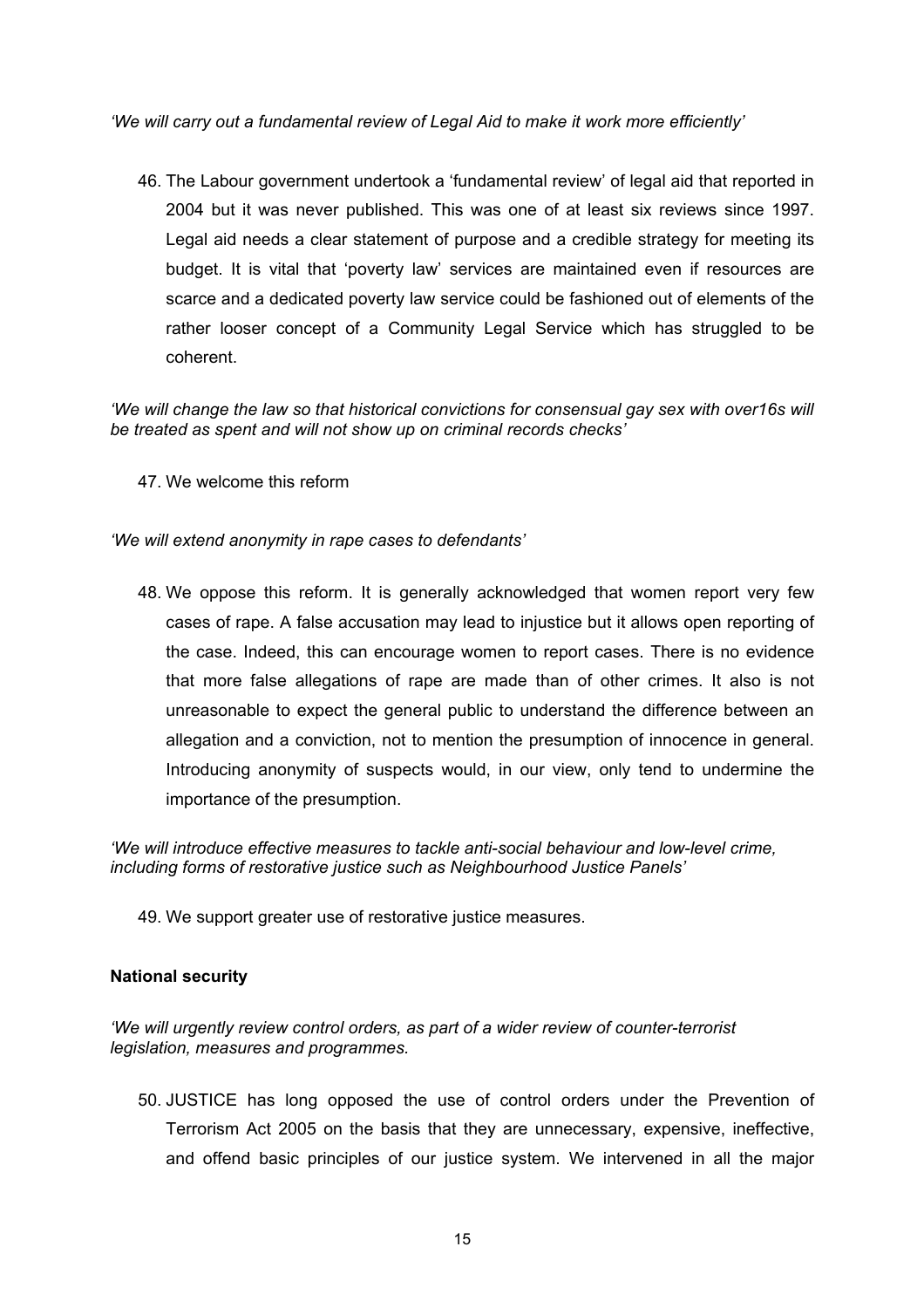control order appeals, including *Secretary of State for the Home Department v MB*  [2007] UKHL 46 and *Secretary of State for the Home Department v AF and others* [2009] UKHL 28. We have also briefed both Houses of Parliament on the annual renewal of the 2005 Act, recommending against renewal. We therefore welcome the new coalition government's commitment to urgently review control orders as part of a broader review of counter-terrorism legislation and measures.

51. We have long argued for a comprehensive review of the UK's counter-terrorism legislation, and this was also one of the central recommendations of the February 2009 report of the Eminent Jurists Panel on Terrorism, Counterrorism and Human Rights entitled *Assessing Damage, Urging Action,* an initiative of the International Commission of Jurists of which JUSTICE is the UK section*.* Since the Terrorism Act 2000, which was itself intended to be a comprehensive framework for counterterrorism measures, Parliament has enacted the Anti-Terrorism Crime and Security Act 2001 (in response to 9/11), the Prevention of Terrorism Act 2005 (in response to the Belmarsh judgment), the Terrorism Act 2006 (in response to the 7/7 bombings) and the Counter-Terrorism Act 2008 (which was built around the government's proposed increase of the maximum period of pre-charge detention to 43 days). In addition to the problems caused by the broad statutory definition of terrorism under the 2000 Act, subsequent Acts have given rise to a number of measures offending fundamental rights including indefinite detention under the 2001 Act, control orders under the 2005 Act, and the extension of the maximum period of pre-charge detention to 28 days under the 2006 Act. Among other things, the previous government's preference for exceptional measures in the name of national security has led to an unprecedented rise in the use of closed proceedings and special advocates in British courts since 1997, as detailed in our June 2009 report *Secret Evidence.* We urge the new coalition government to review the use of secret evidence as part of its broader review of counter-terrorism measures.

*'We will seek to find a practical way to allow the use of intercept evidence in court'*

52. JUSTICE first argued for the ban on intercept to be lifted in our 1998 report *Under Surveillance: Covert Policing and human rights standards.* In October 2006, we published *Intercept Evidence: Lifting the ban*, which set out in greater details the arguments in favour of using intercept in open court. The report also included a comparative study of the use of intercept evidence in Australia, Canada, Hong Kong, Ireland, South Africa and the United States. We subsequently gave oral evidence to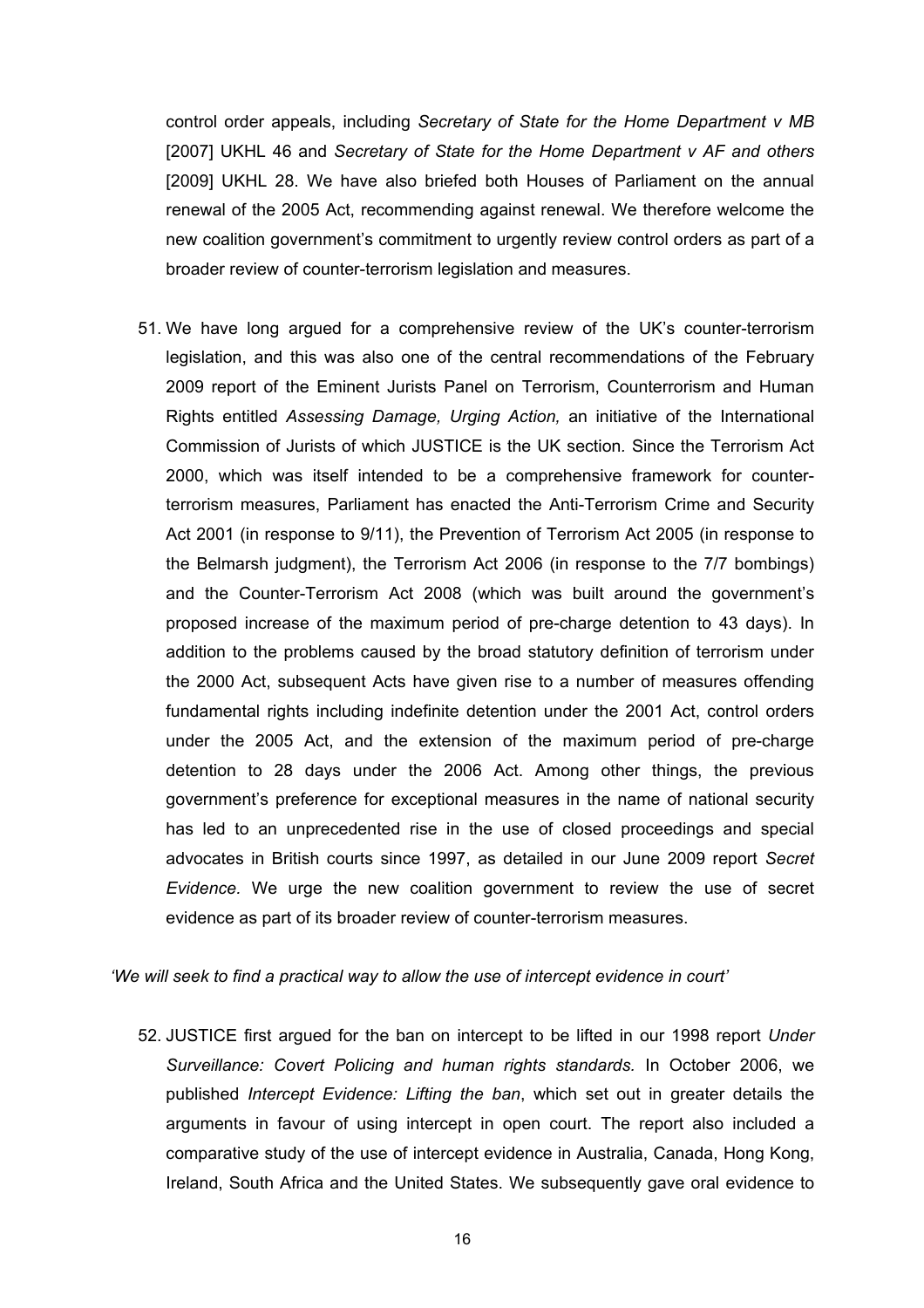the Privy Council review of Intercept as Evidence chaired by Sir John Chilcot, and the 2008 report of the committee cited our 2006 report.

- 53. We remain of the view that the case for lifting the ban on intercept is as strong as ever, not least because of the prominent role played by intercept material (ultimately obtained from California) in the conviction of three men of conspiracy to blow up transatlantic airliners in September 2009, as well as the most recent decision of the Special Immigration Appeals Commission in the case of Abid Naseer earlier this month. The use of intercept as evidence would be a major step towards closing the gap between suspicion and proof that has been the engine of so many disproportionate measures adopted since 9/11, including indefinite detention, precharge detention and control orders.
- 54. Since 2008, we have met the Home Office team working on the implementation of the Chilcot report on two occasions, and have made clear our view that it is perfectly feasible to introduce legislation allowing the use of intercept material in criminal and civil proceedings in a manner that would both protect sensitive details about interception capabilities while remaining compatible with the European Convention on Human Rights.

# *'We will deny public funds to any group that has recently espoused or incited violence or hatred. We will proscribe such organisations, subject to the advice of the police and security and intelligence agencies'*

55. Incitement of violence has been a criminal offence since at least the  $19<sup>th</sup>$  century, and there are also more recent offences covering the incitement of racial and religious hatred. To this extent, we would be extremely surprised if there were any groups engaged in this activity found to be in receipt of public funds, rather than being prosecuted. The Terrorism Act 2000 already provides the power to proscribe groups involved in terrorism, and the scope of the proscription powers were extended by the Terrorism Act 2006. In our many briefings on counter-terrorism legislation, and in particular in our submission to Lord Carlile's review of the statutory definition in March 2006, we have noted that the definition of 'terrorism' under the 2000 Act remains unacceptably broad, and would in principle apply to the democratic resistance in countries such as Burma or North Korea. We urge the new coalition government to exercise its proscription powers under the 2000 Act in a way that respects the legitimate and proportionate use of force against oppressive and non-democratic foreign governments.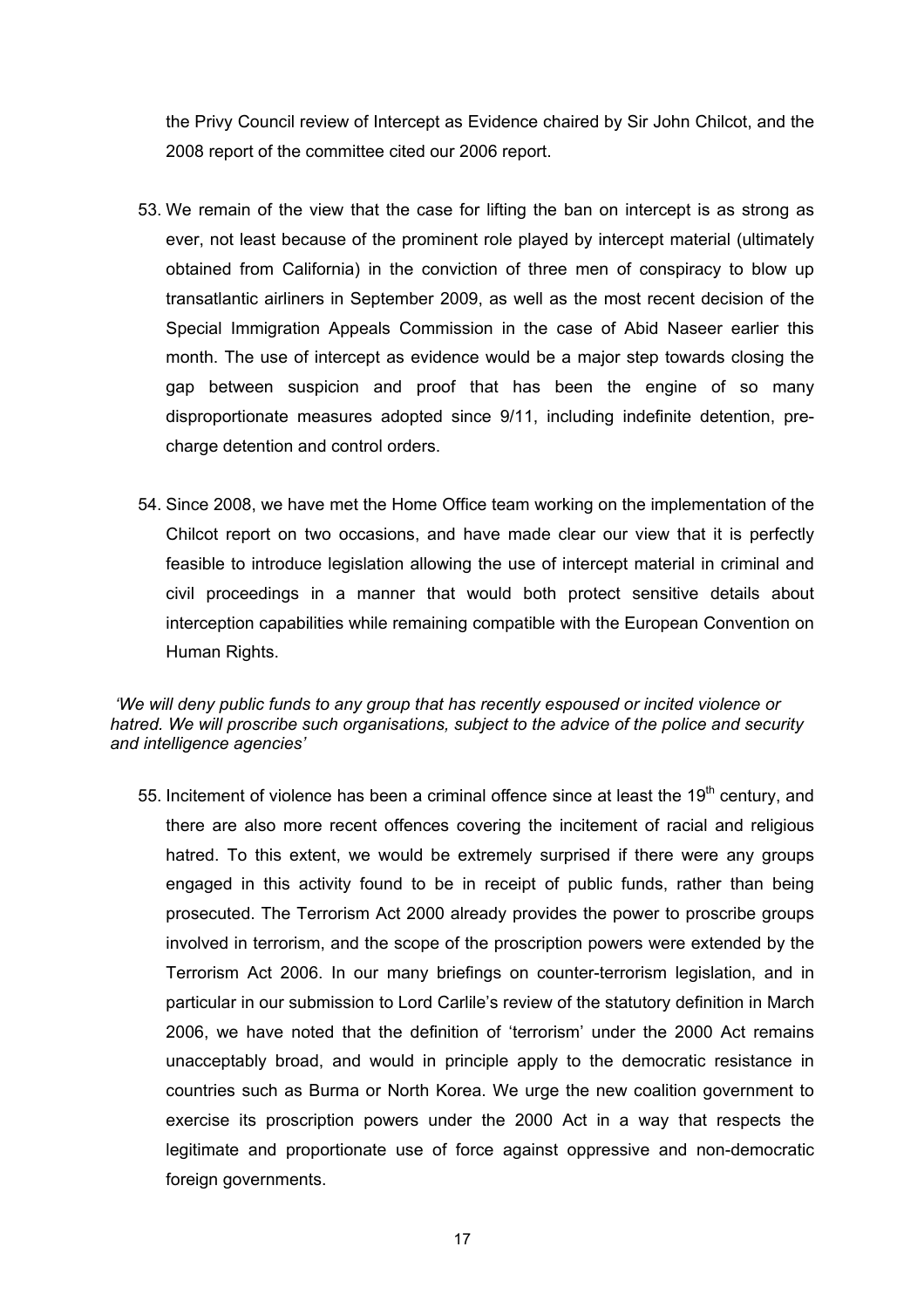*'We believe that Britain should be able to deport foreign nationals who threaten our security to countries where there are verifiable guarantees that they will not be tortured. We will seek to extend these guarantees to more countries'* 

56. JUSTICE strongly opposes the use of assurances against torture as a means to seek the deportation of persons to countries which are known to use torture. As we made clear in our interventions before the House of Lords in *RB (Algeria) v Secretary of State for the Home Department* [2009] UKHL 10 in October 2008, and before the European Court of Human Rights in *Othman v United Kingdom* (pending), virtually all the countries in this category are already signatories to the UN Convention against Torture and therefore are already known to have broken their promise not to use torture. The coalition government should not be so unrealistic as to believe the promise of a government that is known to use torture. Not only are such assurances unenforceable and unreliable, but they are likely to undermine the international prohibition against torture. Rather than seek to negotiate special exemptions from countries which practise torture in relation to specific individuals, the UK government should work with foreign governments to end the use of torture. More generally, deportation of suspected terrorists is an ineffective way of addressing the threat of terrorism, as the Privy Council Review of the Anti-Terrorism Crime and Security Act 2001 noted in December 2003. The new coalition government should concentrate its efforts on prosecuting terrorists, rather than exporting them.

# **Political reform**

*'The Government believes that our political system is broken. We urgently need fundamental political reform, including a referendum on electoral reform, much greater co-operation across party lines, and changes to our political system to make it far more transparent and accountable'* 

57. We believe that our constitutional and political systems are in need of review and adaptation to the modern world. This needs to include a wide range of measures, including ways in which the House of Commons may provide more effective scrutiny of government legislation and action.